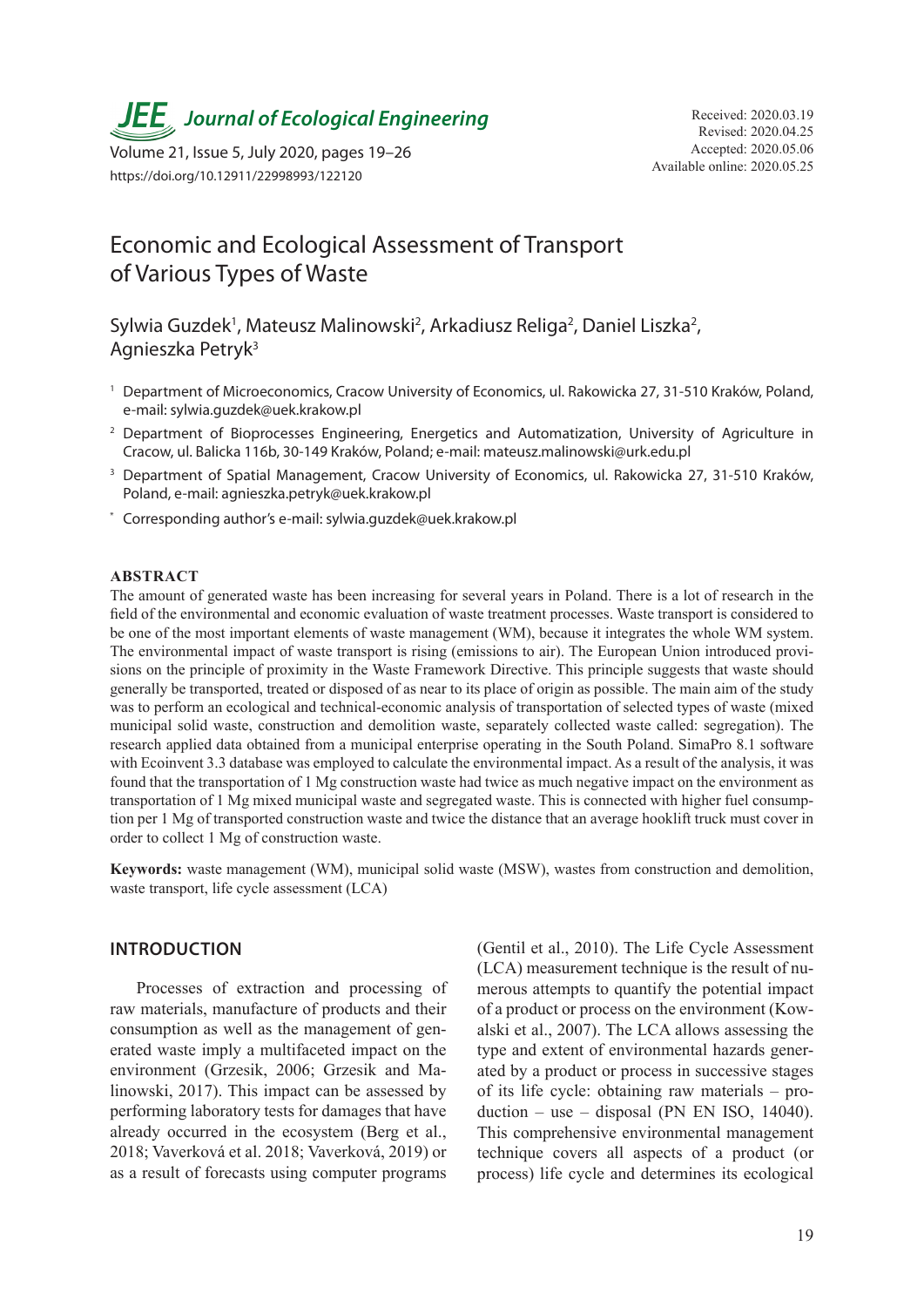characteristics (Chłopek and Lasocki, 2013; Szafranko, 2019). A vital link in the life cycle of a product or process includes activities related to the management of waste resulting from the consumption or use of a given object or substance: its collection, transportation, recycling and disposal (Grzesik, 2015; De Feo et al., 2016). There is many examples in literature of LCA use for WM assessment e.g. analysis the most environmentally sound plastic waste management scenario (Rigamonti et al., 2014), or the best scenarios for the household waste treatment (Panepinto et al., 2015; Grzesik and Malinowski, 2016), or the assessment of alternative strategies for biowaste recycling (Pubule et al., 2015).

Waste transport account for strategic and highly cost-intensive stage of the waste management, which determine the effectiveness of the entire logistics process of waste collection and treatment (Grzesik, 2015). Collection of waste is understood as temporary waste storage by a consumer, e.g. in a household. A shipment of waste to the treatment place is referred to as waste transport. Specially adapted means of transport are used for the waste transport (Journal of Laws of 2013, item 21). Vehicles used for waste transport show reliable ecological characteristics. Grzesik (2015) states that a commonly overlooked issue regarding waste collection and transport is unfortunately its environmental impact, as well as the contribution of this stage to the overall environmental impact caused by the waste management system. Chłopek and Lasocki (2013) reports that the quantitative assessment of possible environmental impact of a vehicle should take into account: operating conditions of internal combustion engines, pollutant emissions, greenhouse gas emissions, making an allowance for both the service life and the life of the vehicle after its decommission. This assessment can be done employing the LCA technique.

The article attempts to answer the question how the transport of various types of waste impacts the environment. The purpose of the study was to carry out an ecological analysis of transport of mixed municipal waste (garbage truck), construction waste (hooklift truck) and separately collected waste (garbage truck and hooklift truck). The research utilized data was obtained from a municipal enterprise operating in the South Poland. SimaPro 8.1 software with Ecoinvent 3.3 database was used to calculate the environmental impact. For each transported type

of waste, two vehicles were analyzed in technical and economic terms.

## **HISTORICAL OUTLINE OF THE LCA APPLICATION**

The beginnings of the Ecological Life Cycle Assessment date back to the 1960s and 1970s. Research conducted on energy consumption and the amount of waste generated in processes of production and use of products (e.g. various types of packaging) resulted in the development of a formal analytical scheme that underlies the technique in question (Kowalski et al., 2007). Energy crises in the 1980s resulted in a large number of research reports in which the LCA was also used in the context of waste management (Kowalski et al., 2007). The methodically and structurally beginnings of this measurement technique are connected with the activities of the SETAC association (*The Society of Environmental Toxicology and Chemistry*) founded in 1978, whose branches in Central and Eastern Europe (SETAC CEE) were established relatively late that is in 2004 (Lesiuk et al., 2015). Issued in 1993, the document called *A Code of Practice* included the first LCA procedure, which was subject to further standardization and development by the International Organization for Standardization of a group of ISO standards, which specified the conditions and rules for applying the method (Lesiuk et al., 2015). In Poland, the use of LCA procedures is regulated by the PN-EN ISO 14040:2009 standard (Lesiuk et al., 2015).

An important assumption of the Life Cycle Assessment is the inclusion of all potential environmental impacts of a product. Not only a specific product may be subject to the LCA, but also the process of its production and use as well as the many different services associated with it. This technique provides quantitative data on the entire production process, distribution, use and reuse of the product (Szafranko, 2019). These data are the hard basis for predicting the environmental impact of the product. The conclusions drawn from the application of the LCA are therefore not merely hypothetical speculation but forecasts based on specific quantitative data. There are 3 harmful impact categories in LCA analysis of a product or process: Human health, ecosystem quality and exploitation of natural resources (Kowalski et al., 2007, Kulczycka, 2001).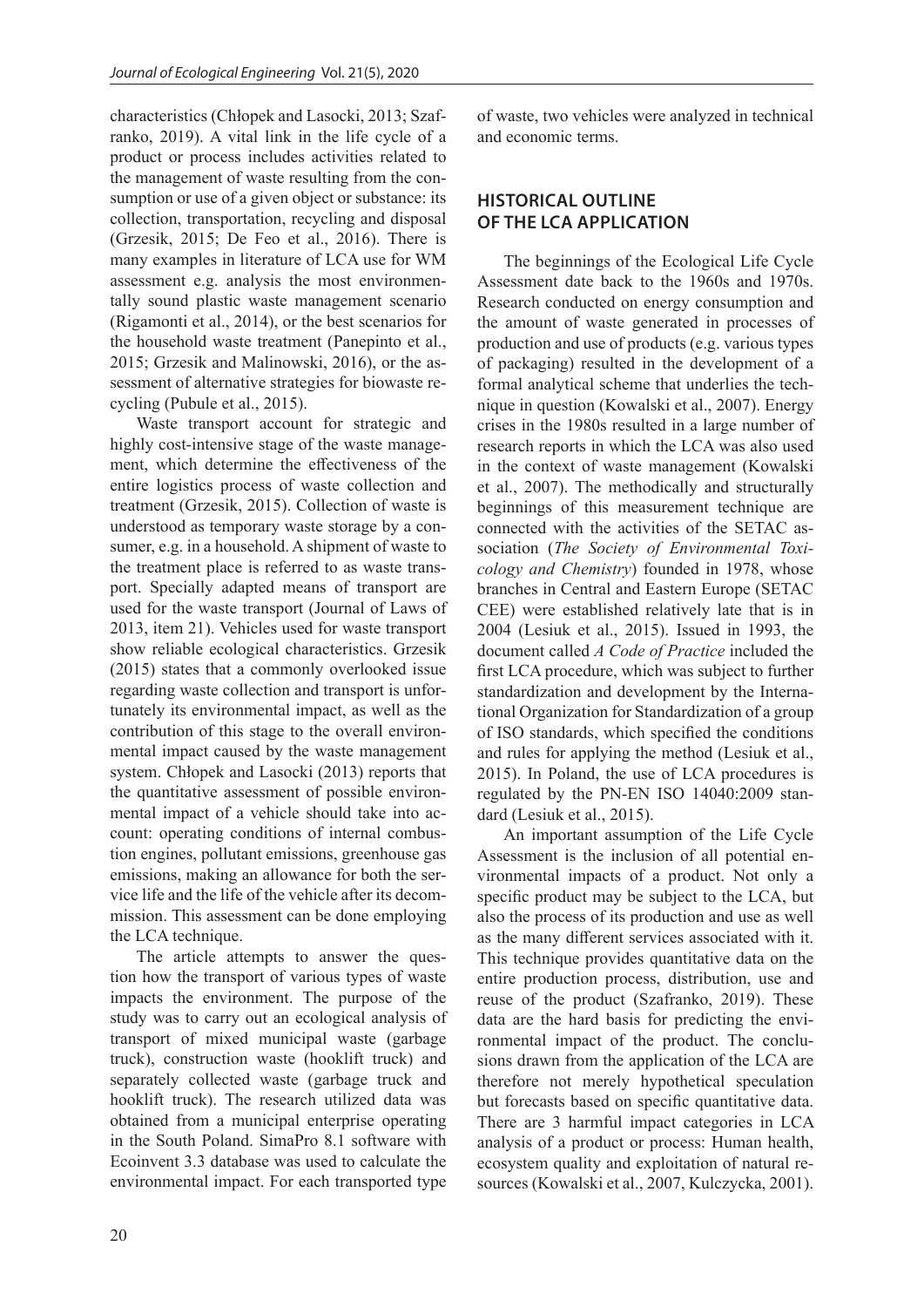The tasks of the LCA include the identification of possible forms of the environmental impact of the product at all stages of its life cycle, the forecast of multiple interactions and the cumulative impact of negative environmental effects of the product, the indication of priority actions to improve the ecological quality of the product life cycle and a comparative analysis of various methods and measures to solve a given problem or implementation of a specific process (Lewandowska, 2006). The implementation of the tasks indicated is supported by successive, closely related stages of the research procedure carried out under the LCA: the determination of the objective and scope of analyzes, registration of stages and assessment of the impact of the product life cycle, and careful interpretation of the results obtained (Kurzydło, 2014). An integral approach to the environmental impact and generated economic effects is provided by the environmental life cycle costing (e-LCC) of the product, being equivalent to the ecological life cycle assessment (LCA), but also including life costs of the products (Joachimiak-Lechman, 2014).

The LCA technique has been subject to various applications. Its application in the assessment of pro-ecological forms of waste management in the Asti region in Italy showed that composting organic waste was more environmentally friendly than its storage (Lesiuk et al., 2015). In turn, the use of LCA to verify local waste management systems in northern Germany allowed the formulation of a typology of the most favorable waste treatment methods (Dębicka and Żygadło, 2013). Research employing the LCA in Poland confirmed the usefulness of the measurement technique for verifying the environmental impact of municipal, energy and industrial waste treatment processes (Kurzydło, 2014). Waste transport result in about 40% of the total environmental impact in the alternative fuel production system from waste in Poland (Grzesik and Malinowski, 2016; Grzesik and Malinowski, 2017). Incorporation of the LCA in mining determined the search for pro-environmental solutions limiting the consumption of energy and natural resources in mining the rock mass (Kukfisz and Maranda, 2014). The LCA was also used in the analysis of methods for assessing the technical condition of materials obtained from decommissioned cars for recycling. The research results indicated the efficiency of the three-level model of such an assessment (Chamier-Gliszczyński, 2010).

## **ENVIRONMENTAL AND ECONOMIC SIGNIFICANCE OF WASTE TRANSPORT**

Transport conditions the development of numerous industries, agriculture and services; in addition, it links the flow of materials between supply, production and distribution departments. One of the basic elements of a well-functioning waste management system is its transport, carried out in accordance with the principles of sustainable development and the principle of proximity. The transport process is one of the reasons for degradation of natural environment; it also has a negative impact on people themselves (Badyda, 2010).

The collection and transport stage includes (Grzesik, 2015):

- collection of all household and infrastructure waste: trade, services, municipal waste from industrial facilities, together with selective collection of secondary raw materials and the removal of the waste from the place of collection,
- transport of collected waste to the processing plant: recovery, including recycling or disposal of waste, together with necessary handling or temporary storage.

Waste transportation is conducted in specialized vehicles. Numerous aspects and factors must be taken into account when selecting a means of transport for waste, but the most important one is the state of matter of the transported waste and the form of its collection at the producer. The names of the most popular means of transport used for road transportation of waste are listed below:

- solid waste: garbage trucks, dump trucks, hooklift trucks, skip loaders,
- liquid waste: cesspool emptier,
- dusty waste: silo trucks.

Road transport is one of the main sources of air pollution. It is responsible primarily for the emissions of nitrogen oxides, carbon monoxide and particulate pollutants, which affect people's health and the entire ecosystem. Grzesik (2015), as a result of the ecological assessment, concludes that the significant impact categories for the collection of mixed municipal waste transport include: photochemical ozone formation: impact on human health and plant vegetation, eutrophication: N potential and cumulative eutrophication potential, acidification, human toxicity, land eutrophication and climate change. High values of impact category indicators at the collection and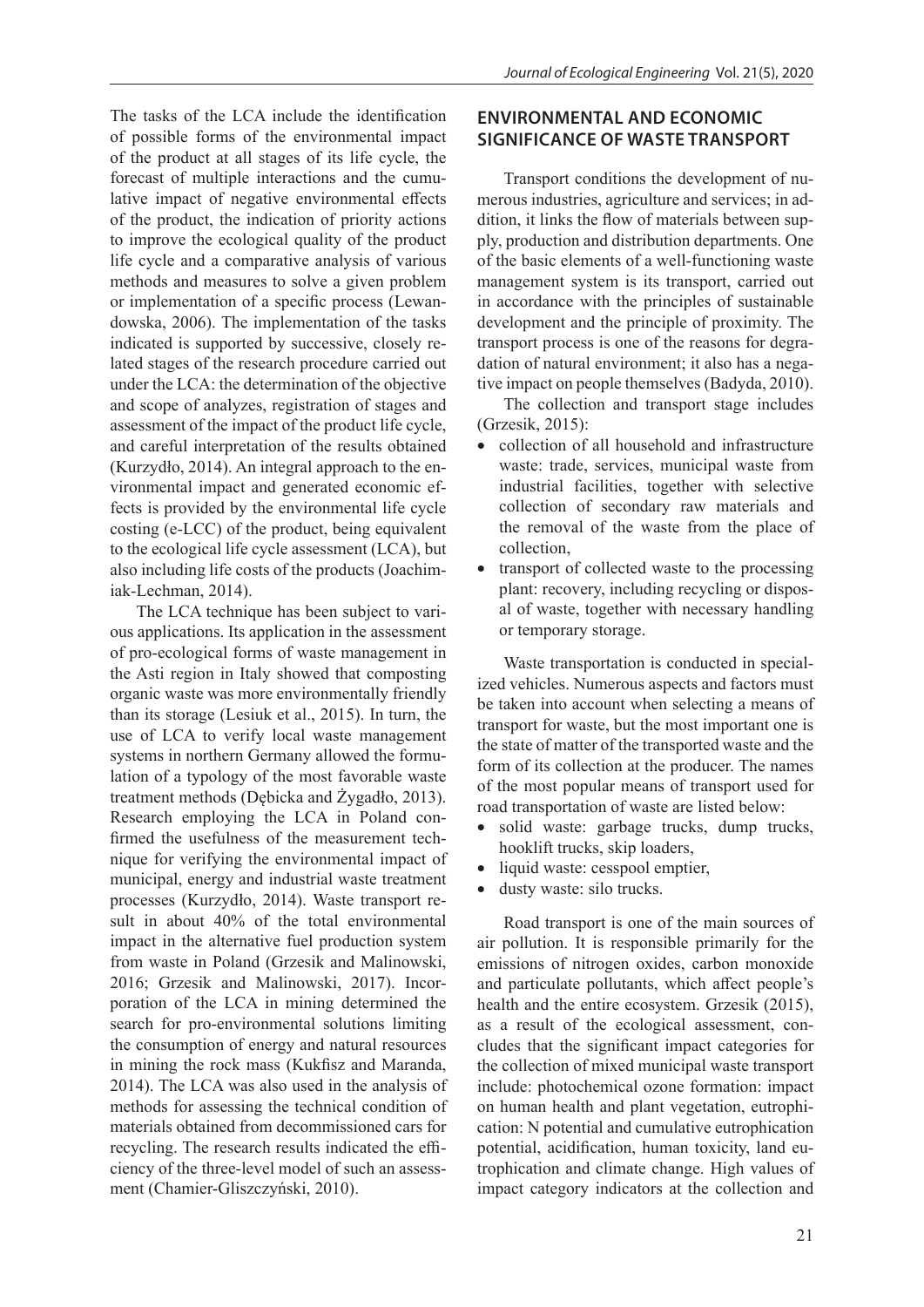transport stage are caused by substances emitted from the combustion of diesel fuel in waste collection vehicles. And so for the individual impact categories, the substances contributing to high values of the indicators include:

- for the category of photochemical ozone formation (impact on human health and plant vegetation): emissions of nitrogen oxides, NMVOC (non-methane volatile organic compounds),
- for the eutrophication category (N potential, land eutrophication): nitrogen oxide emissions,
- for the acidification category: emissions of nitrogen oxides, sulfur dioxide,
- for the category of toxicity to humans: emissions of nitrogen oxides, benzene, lead,
- for the category of climate change: carbon dioxide emissions.

Transport of waste to treatment plants generates certain costs. Its amount depends on the distance between the collection point and the location of the waste facilities. Undoubtedly, this has a significant impact on the selection of means of transport and the number of servicemen of vehicles. The centralization of waste facilities forces the need to build a waste trasfer station and the organization of long-distance transport, in which vehicles used on shorter routes, cannot be used due to their limited capacity (Sykut et al., 2015).

 Nearly 70% of waste management costs account for expenses for collection and transport. The cost intensity of the waste transport system requires the implementation of rationalization procedures due to the rising staff costs, which is facilitated by programs for route optimization and the number of staff (Malinowski and Woźniak, 2011). The spectrum of transport costs includes four main cost categories: costs of fuel, oil and vehicle consumables consumption; costs of delivering supplies for waste collection and selection to households; technical maintenance costs as well as costs of fees, taxes and property insurance related to running a business by municipal companies (Malinowski 2016). In Kraków and the adjacent suburban communes, the highest share in the cost estimate of expenditure on transport is accounted for by the costs of fuel, remuneration for staff and provision of waste separation bags to consumers (Malinowski, 2016; Ignasiak, 2015). Waste transport in rural areas is characterized by higher costs than in urban areas (Malinowski,

2014), which mainly results from the specificity of residential development. The higher cost of transport in rural areas is also associated with lower rates of mass accumulation of waste, the terrain and road condition. These factors affect the extension of travel to households and the time of technical service, which in turn generates an increase in expenses on staff remuneration and operation of vehicles (Malinowski, 2014).

### **MATERIALS AND METHOD**

The research was conducted on the process of transport of 3 different types of waste: mixed municipal solid waste, construction and demolition waste, waste collected separately (so-called: segregation). In order to achieve the main objective of the study:

- basic technical and economic indicators characterizing the process of transporting the aforementioned waste by vehicles selected for the analysis were determined. For each type of waste, two means of transport were designated (two garbage trucks for mixed MSW, two hooklift trucks for construction waste and a garbage truck and a hooklift truck for selectively collected waste respectively). All these vehicles were characterized by the European emission standard EURO 5. The results of the analysis are presented as average covering one year of operation of the municipal enterprise,
- a comparative analysis of the environmental impact (LCA) of waste transport was carried out in relation to 1 Mg of transported waste of various types (mixed MSW, construction waste, segregated waste) using the TRACI 2.1 method. The analysis was carried out employing SimaPro 8.1 software and the Ecoinvent 3.3 database.

The technical and economic indicators characterizing the transport process included, inter alia:

- mass of transported waste (from the place of its generation to the place of final treatment),
- $\bullet$  total fuel consumption (diesel fuel) in dm<sup>3</sup>,
- number of kilometers traveled (km),
- combustion expressed in  $dm^3 \tcdot 100 \text{ km}^{-1}$ ,
- fuel consumption per 1 Mg of waste in dm<sup>3</sup>.  $1 \text{Mg}^{-1}$ .
- average distance related to transporting 1 Mg of waste.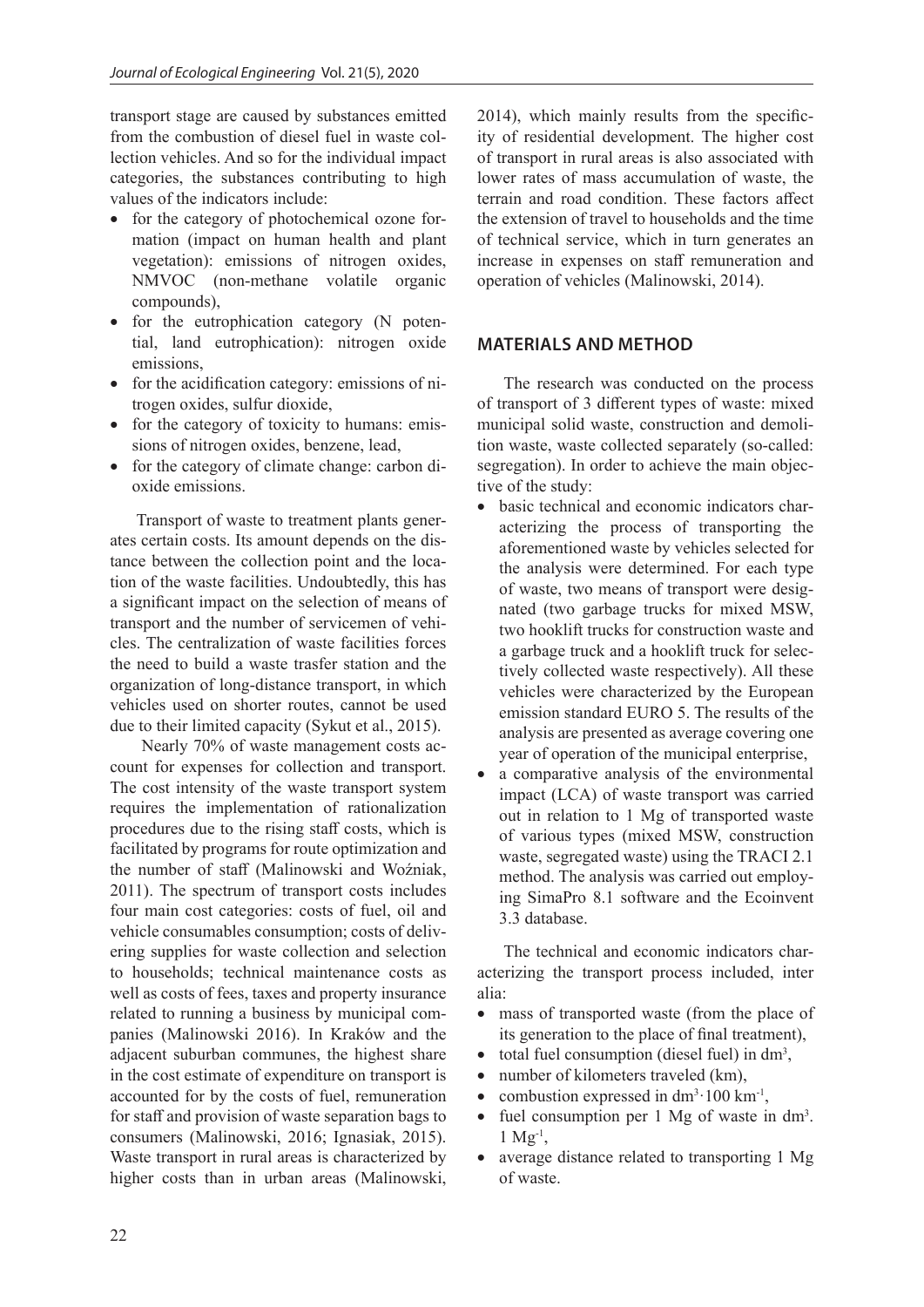The above indicators were necessary to launch an ecological assessment of the impact of the transport process on the environment. The LCA analysis was carried out using the SimaPro 8.1 software. 1 Mg of transported waste accounted for a functional unit. The system boundaries for LCA analysis covered the transport of waste from the place of its waste facilities together with its handling. In addition to the distance, the consumption of operating fluids and tires was also taken into account. The analysis did not include the morphological composition of the transported waste or its treatment processes.

The impact categories and categories of damage caused by a product or process are assessed in this software by estimating the burdens assigned to each impact category and categories of damage. To facilitate the interpretation of results and analyze the impact, SimaPro 8.1 recognizes the fact that the environment is a set of biological, physical and chemical parameters influencing human and natural conditions affected by, for example, a vehicle.

The main aim of the LCA is to provide a holistic insight into emissions into the environment and the consumption of natural resources caused by the waste management system or waste management installation (Bjorklund et al., 2011). The life cycle analysis is a process that requires many, very accurate data (databases), as well as methodologies that model environmental mechanisms and the effects caused by the emissions released. Therefore, the life cycle analysis is carried out using specially developed models (Grzesik, 2015). Recognized life cycle assessment methods were developed in research centers such as (Lesiuk et al., 2012): EPS 2000, CML, Eco-indicator 99, IMPACT 2002+, ReCiPe, MIPS, EDIP, TRACI etc. They have been introduced for many years in the form of models for specialized computer programs used in the LCA studies.

The TRACI 2.1 model is used to assess chemical and other environmental impacts caused by e.g. motor vehicles. This model was developed to obtain sustainability indicators, assess the impact of life cycle, industrial ecology and impact on the design process. The TRACI 2.1 enables extended quantification of factors that have potential effects in the following areas: ozone depletion, global warming, acidification, eutrophication, photochemical smog formation, carcinogens, human health disorders, ecotoxicity and what is worth mentioning in the long term fossil fuel depletion.

## **RESULTS**

Tables 1 and 2 summarize the average characteristics of the use of vehicles transporting different groups of waste in the analyzed municipal enterprise.

Table 1 shows that the least waste was transported by the so-called small hooklift trucks that were used to transport construction and demolition waste. What is important from the point of view of this analysis is the fact that for transporting 1 Mg of waste they had to cover a distance of as much as 45 km on average. The distance covered by the vehicles collecting mixed and segregated waste was similar. It is related to the fact that due to the growing segregated waste, it is very often collected and transported on the same day as mixed waste, and the vehicles travel along the same routes. The great mass of collected segregated waste resulted from the fact that bulky waste was also included in this group. The average number of kilometers traveled per 1 Mg of mixed and segregated waste was similar and amounted to 22.3 km and 22.7 km, respectively (Table 1). Table 2 lists individual vehicles, taking into account the annual fuel consumption, combustion per 100 km and fuel consumption for transporting 1 Mg of waste.

**Table 1**. Technical characteristics of vehicles transporting waste in the analyzed company

| Type of waste transported                                                              | Type of means of<br>transport       | Average weight of trans-<br>ported waste<br>$(Mq\cdot \text{year}^1)$ | Average mile-<br>age of the ve-<br>hicles analyzed<br>$(km \cdot year^{-1})$ | Distance per 1 Mg of<br>transported waste<br>$(km \cdot Mq^{-1})$ |
|----------------------------------------------------------------------------------------|-------------------------------------|-----------------------------------------------------------------------|------------------------------------------------------------------------------|-------------------------------------------------------------------|
| Mixed municipal solid waste                                                            | Garbage trucks                      | 2520                                                                  | 56 160                                                                       | 22.3                                                              |
| Construction and demolition<br>waste                                                   | Hooklift trucks                     | 240                                                                   | 10 800                                                                       | 45.0                                                              |
| Segregated waste (glass,<br>PET, paper, metal, multi-ma-<br>terial waste, bulky waste) | Garbage truck<br>and hooklift truck | 2376                                                                  | 54 000                                                                       | 22.7                                                              |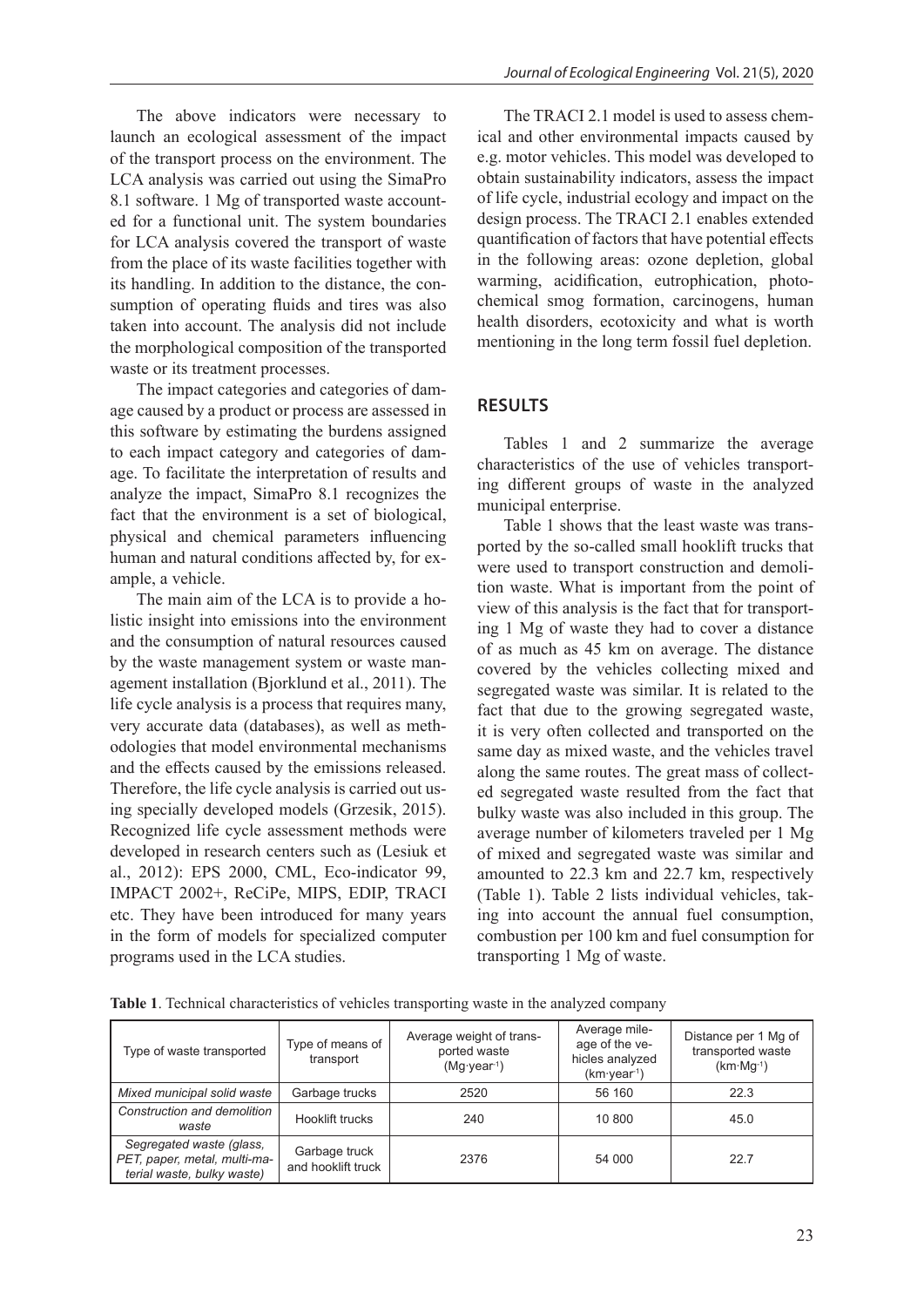| Type of waste trans-<br>ported                                                          | Type of vehicle                      | Average fuel consumption<br>$(dm^3 \cdot \text{year}^1)$ | Combustion per 100 km<br>$dm^3/100km)$ | Fuel consump-<br>tion per 1 Mg<br>(dm <sup>3</sup> /1Mg) |
|-----------------------------------------------------------------------------------------|--------------------------------------|----------------------------------------------------------|----------------------------------------|----------------------------------------------------------|
| Mixed municipal waste                                                                   | Garbage trucks                       | 25 380                                                   | 45                                     | 9.3                                                      |
| Construction and de-<br>molition waste                                                  | Hook lift trucks                     | 3 2 4 0                                                  | 30                                     | 13.5                                                     |
| Segregated waste<br>(glass, PET, paper,<br>metal, multi-material<br>waste, bulky waste) | Garbage truck and hook<br>lift truck | 24 400                                                   | 40                                     | 11.5                                                     |

**Table 2**. Economic characteristics of vehicles transporting waste in the analyzed company

As can be inferred from the analysis of the data compiled in Table 2, the largest fuel consumption was noted for garbage trucks transporting mixed municipal waste (over 25 thousand dm3 diesel fuel). Garbage trucks also had the highest combustion per 100 km. The smallest combustion per 100 km was observed in case of hook lift trucks transporting construction waste, but at the same time these vehicles were characterized by high fuel consumption per 1 Mg of transported waste. The data on combustion and average fuel consumption of vehicles transporting mixed municipal and segregated waste coincide with the results of Malinowski's studies (2014, 2016).

The results of comparison of the ecological analysis of the transport of selected types of waste are presented in Table 3. The impact of the transport of selected groups of waste on the environment is given in normalized values for 10 impact categories.

The greatest environmental impact calculated with the TRACI 2.1 model for vehicles used in the analyzed enterprise is exerted by the transport of construction waste. This is mainly due to the huge distance these vehicles have to cover in connection with the transport of 1 Mg of construction waste. Hook lift trucks transporting construction waste have the highest impact categories for all standardized indicators. When analyzing the results obtained, particular attention should be paid to categories such as ecotoxicity, global warming, ozone depletion and carcinogenics, because the reduction of the ozone layer causes increased UVB radiation, which adversely affects the human body. Ozone depletion, and thus, increased radiation contributes to a greater number of incidences of skin cancer.

Garbage trucks transporting mixed municipal waste have the lowest environmental impact. The negative impact of the collection of mixed and segregated waste was more than twice smaller than the environmental impact of transporting construction waste. This was due to the fact that fewer kilometers were covered and less fuel was used to transport 1 Mg of waste. The results obtained for individual impact categories, in particular for global warming and ecotoxicity in terms of mixed waste transport coincide with the results obtained by Grzesik (2015).

| Impact category              | Unit                  | Mixed municipal solid<br>waste | Construction and<br>demolition waste | Segregated waste (glass, PET,<br>paper, metal, multi-material<br>waste, bulky waste) |
|------------------------------|-----------------------|--------------------------------|--------------------------------------|--------------------------------------------------------------------------------------|
| Ozone depletion              | kg CFC-11 eq          | 1.15E-06                       | 2.32E-06                             | 1.17E-06                                                                             |
| Global warming               | kg CO <sub>2</sub> eq | 4.9                            | 9.88                                 | 4.99                                                                                 |
| Smog                         | $kgO2$ eq             | 0.353                          | 0.712                                | 0.36                                                                                 |
| Acidification                | kg SO <sub>2</sub> eq | 0.0181                         | 0.0365                               | 0.0184                                                                               |
| Eutrophication               | kg N eq               | 0.00512                        | 0.0103                               | 0.00523                                                                              |
| Carcinogenics                | <b>CTUh</b>           | 1.69E-07                       | 3.41E-07                             | 1.72E-07                                                                             |
| Non carcinogenics            | <b>CTUh</b>           | 9.67E-07                       | 1.95E-06                             | 9.87E-07                                                                             |
| <b>Respiratory effects</b>   | kg PM 2.5 eq          | 0.00215                        | 0.00435                              | 0.00219                                                                              |
| Ecotoxicity                  | CTUe                  | 31.3                           | 63.2                                 | 31.9                                                                                 |
| <b>Fossil fuel depletion</b> | MJ surplus            | 10.4                           | 21                                   | 10.6                                                                                 |

**Table 3**. Categories of environmental impact caused by the transport of different types of waste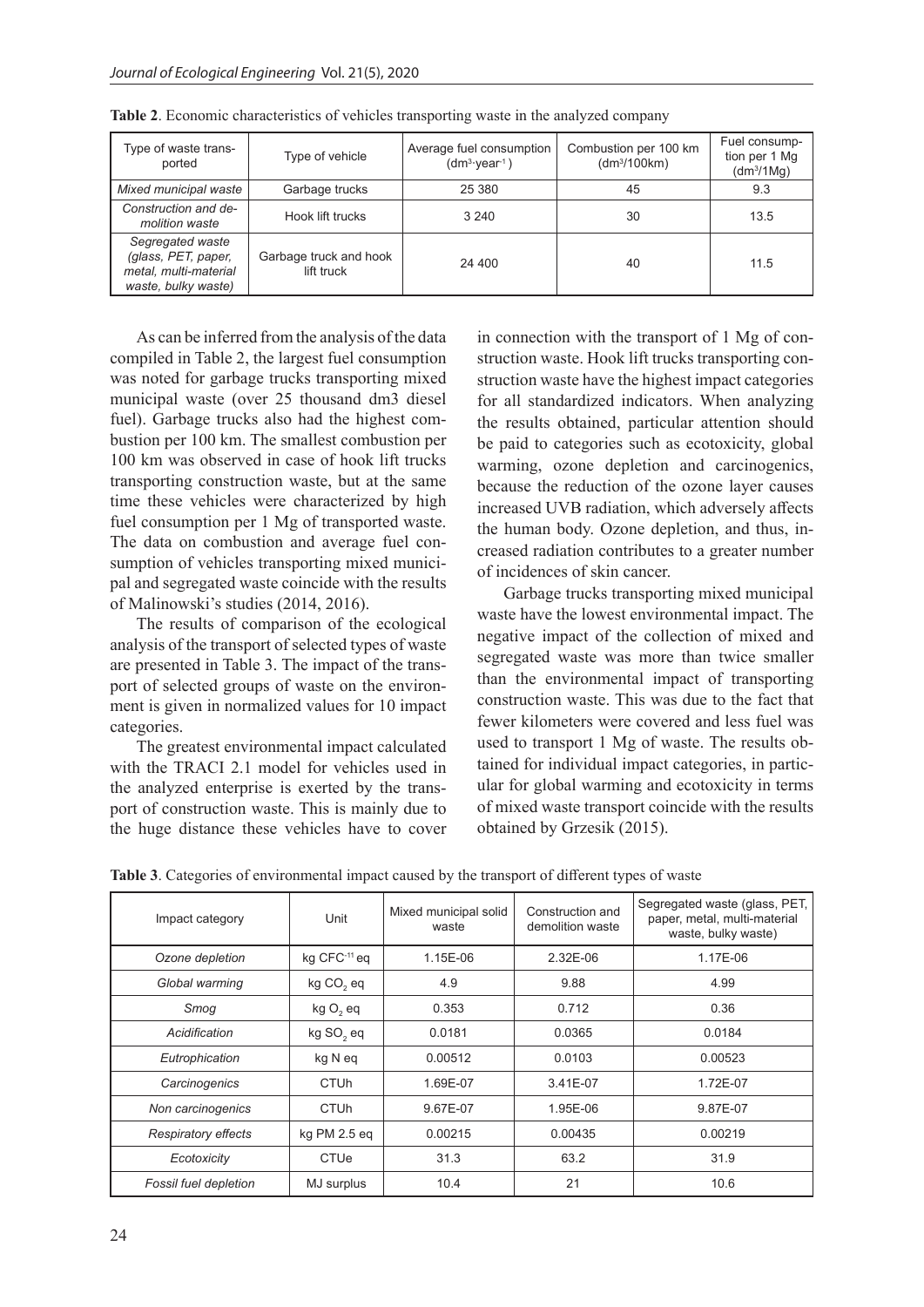### **CONCLUSIONS**

The use of fuel for vehicle propulsion engines results in high greenhouse gas emissions and various types of substances harmful to the environment and humans. Vehicles subjected to the ecological analysis transported mixed municipal waste, segregated waste and construction waste. The analysis reveals that

- the greatest diesel fuel combustion per 100 km was recorded for vehicles transporting mixed and segregated waste and the smallest one for hook lift trucks transporting construction waste,
- transport of 1 Mg of construction and demolition waste required covering an average of as much as 45 kilometers, which was twice as high as transport of mixed and segregated waste,
- ecological transport analysis conducted applying the SimaPro 8.1 program with the TRACI 2.1 model showed that transporting construction waste had twice as much negative impact on the environment than transporting mixed municipal waste and segregated waste.

#### **Acknowledgements**

The publication was prepared as part of the statutory research No. 063/WE-KMI/01/2019/S/9063.

#### **REFERENCES**

- 1. Act of December 14, 2012 on waste (Journal of Laws of 2013, item 21)
- 2. Badyda A.J. 2010. Zagrożenia środowiskowe ze strony transportu. Poznań (in Polish).
- 3. Berg A.B., Radziemska, M., Adamcová D., Zloch J., Vaverková M.D. 2018. Assessment strategies for municipal selective waste collection – regional waste management. Journal of Ecological Engineering, 19(1), 33–41.
- 4. Bjorklund A., Finnveden G., Roth L. 2011 Application of LCA in Waste Management, In: Solid Waste Technology & Management, Christensen Th. H. (Eds.), Blackwell Publishing Ltd. 137–160.
- 5. Chamier-Gliszczyński N. 2010. Analiza cyklu życia obiektów technicznych w transporcie. Autobusy: technika, eksploatacja, systemy transportowe, 6, 1–8 (in Polish).
- 6. Chłopek Z., Lasocki J. 2013. Zastosowane metody oceny cyklu istnienia do analizy właściwości ekologicznych samochodu. Zeszyty Naukowe Instytutu

Pojazdów, 1(92), 57–66 (in Polish).

- 7. De Feo G., Ferrara C., Iuliano C., Grosso A. 2016. LCA of the Collection, Transportation, Treatment and Disposal of Source Separated Municipal Waste: A Southern Italy Case Study. Sustainability, 8, 1084.
- 8. Dębicka M., Żygadło M. 2013. The LCA as a method to support waste management system. Archives of Waste Management and Environmental Protection, 15(1), 37–46.
- 9. Gentil E.C., Damgaard A., Hauschild M., Finnveden G., Eriksson O., Thorneloe S., Kaplan P.O., Barlaz M., Muller O., Matsui Y., et al. 2010. Models for waste life cycle assessment: Review of technical assumptions. Waste Management, 30, 2636–2648
- 10. Grzesik K. 2006. Wprowadzenie do oceny cyklu życia (LCA)- nowej techniki w ochronie środowiska. Inżyniera Środowiska.11(1), 101–113 (in Polish).
- 11. Grzesik K. 2015. Oddziaływanie na środowisko zbiórki i transportu odpadów w systemach gospodarki odpadami komunalnymi. Logistyka, 4/2015, 8902–8910 (in Polish).
- 12. Grzesik K., Malinowski M. 2016. Life cycle assessment of refuse-derived fuel production from mixed municipal waste. Energy Sources, Part A: Recovery, Utilization, and Environmental Effects, 38(21), 3150–3157.
- 13. Grzesik K., Malinowski M. 2017. Life cycle Assessment of the mechanical – biological treatment of mixed municipal waste in Miki Recycling, Krakow, Poland. Environmental Engineering Science, 34(3), 207–220.
- 14.Ignasiak D., Kiciński M., Merkisz-Guranowska A. 2015. Porównanie parametrów logistycznych gospodarki odpadami komunalnymi w wybranych gminach Wielkopolski. Logistyka, 3, 1846–1857 (in Polish).
- 15.Joachimiak-Lechman K. 2014. Środowiskowa ocena cyklu życia (LCA) i rachunek kosztów cyklu (LCC). Aspekty porównawcze. Ekonomia i Środowisko, 1(48), 80–96 (in Polish).
- 16. Kowalski Z., Kulczycka J., Góralczyk M. 2007. Ekologiczna ocena cyklu życia procesów wytwórczych (LCA). PWN. Warszawa (in Polish).
- 17. Kukfisz B., Maranda A. 2014. Zastosowania metody oceny cyklu życia (LCA) do oszacowania wpływu na środowisko górniczych materiałów wybuchowych ładowanych mechanicznie. Chemik 68(1), 9–38 (in Polish).
- 18. Kulczyka J. 2001. LCA definicje i założenia. In: Ekologiczna ocena cyklu życia (LCA) nową techniką zarządzania środowiskowego. Kulczycka J. (Eds.), PAN. Kraków (in Polish).
- 19. Kurzydło M. 2014. Możliwość zastosowania techniki LCA do oceny wpływu na środowisko odpadów przemysłowych i energetycznych. Inżyniera